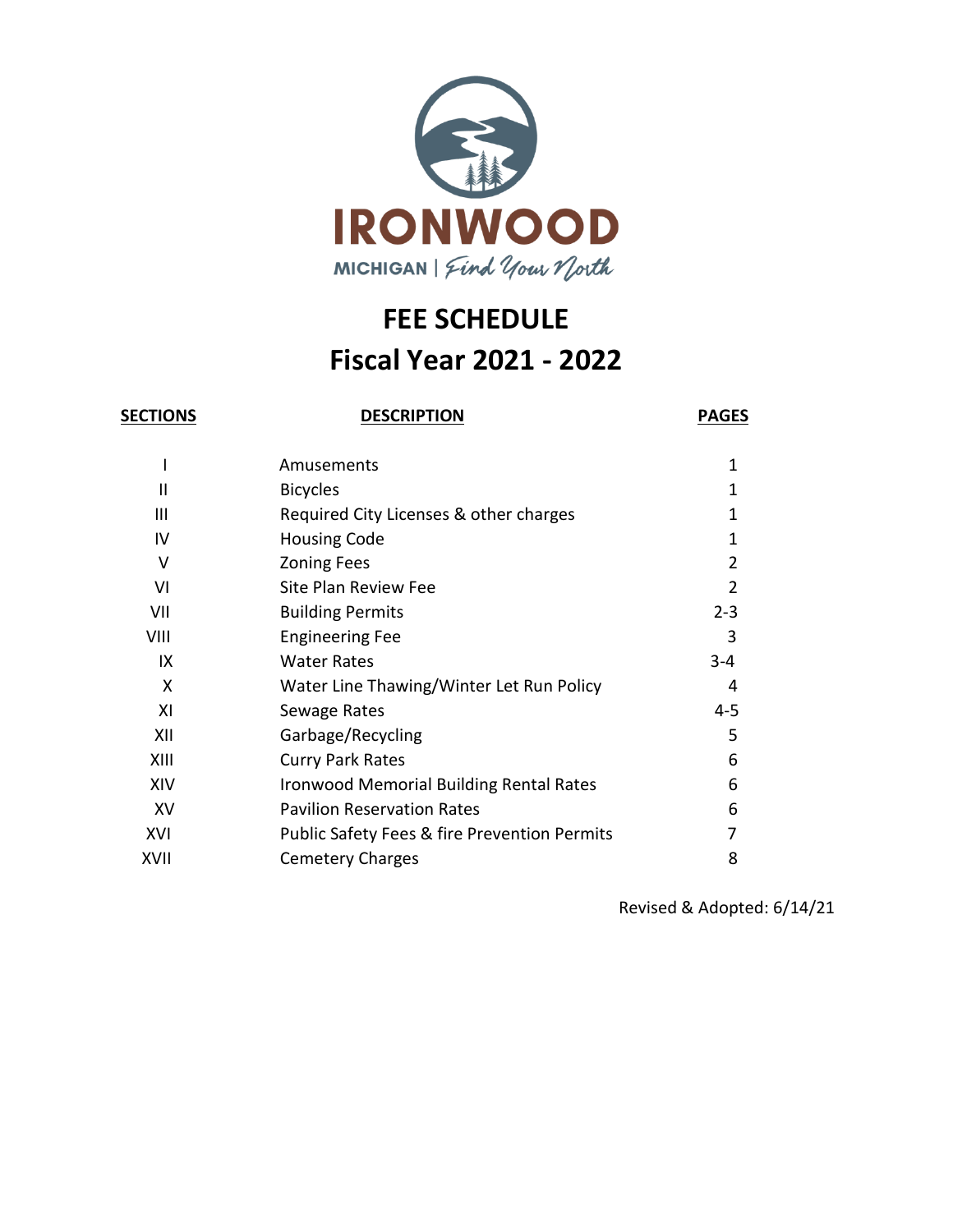#### **CITY FEES - Effective July 1, 2021 (unless noted otherwise)**

#### **SECTION I - AMUSEMENTS**

Show Licenses \$250.00 per day \$250.00 per day \$250.00 per day \$250.00 per day \$250.00 per day \$250.00 per day Circus and carnivals **but a controlled to the controlled to the controlled to the controlled to the controlled to the controlled to the controlled to the controlled to the controlled to the controlled to the controlled to** 

**SECTION II - BICYCLES**

# Permanent Registration  $\epsilon$  and  $\epsilon$  and  $\epsilon$  and  $\epsilon$  are proposed to  $\epsilon$  and  $\epsilon$  are proposed to  $\epsilon$  and  $\epsilon$  are proposed to  $\epsilon$  and  $\epsilon$  and  $\epsilon$  are proposed to  $\epsilon$  and  $\epsilon$  are proposed to  $\epsilon$  and  $\epsilon$  are prop

#### **SECTION III - REQUIRED CITY LICENSES & OTHER CHARGES**

IFT Application Fee for Processing **\$500.00** S500.00 Bank Overdraft Charges **\$45.00 SAS** Charter (copy) \$10.00 Photocopies or FAX  $\text{S}0.10$  per page Business License \$30.00 Late Business License Fee (after April 1st)  $$15.00$ Going Out Of Business (Per License) **\$50.00 \$50.00 \$50.00 \$50.00** Transient Photographer Fee **\$100.00** per event Special Curb Loading Zone Fee  $$150.00$  plus sign Transient Merchants Fee  $\sim$  \$100.00 per event Arts & Crafts Fair or Festival Sponsor Fees (1 day sponsor fee)  $$100.00$ Tax/Assessing Inquiries (Title Co., Realtor, & Lawyers) 610.00 per request Placement of Special Assessments (Delinquent bills) on taxes \$50.000 \$50.00 Skunk Removal **\$40.00** Blight Grass Mowing **blue and the Contract of Contract Contract Contract Contract Contract Contract Contract Contract Contract Contract Contract Contract Contract Contract Contract Contract Contract Contract Contract Contr** C-2 Sidewalk Snow Removal **\$175.00 per lot** Notarization Fee (per signature)  $\sim$  83.00 resident

Freedom of Information Request (form & policy located in City Clerk's Office)  $\lesssim$  60.10 per page Passport Processing Fee  $$35.00$ Outdoor Furnace Permit \$25.00 Ordinance Violation – 2nd notice \$75.00 Ordinance Violation - 3rd notice  $\sim$  5150.00 Marihuana Establishment License \$5,000.00 Annual Late fee on account balances over thirty (30) days old 1% Monthly 1% Monthly

#### **SECTION IV - HOUSING CODE**

Certificate of Registration Rental units include - single-family dwellings, multi-dwelling units, rooming houses, hotels, & motels Rental Housing Registration  $$25.00$ 

Re-Inspection \$10.00 Multi-Dwelling Units (Initial Inspection) \$25.00 plus \$5 per unit Re-Inspection \$10.00 Rooming Housing (Initial Inspection) 640.00 Re-Inspection \$10.00 Hotels & Motels (initial Inspection)  $$50.00$ Re-Inspection \$10.00 Housing Annual Fee \$25.00

Exhibition license \$25.00 per day \$150.00 per week Other Shows \$25.00 per day \$150.00 per week \$1.00 transfer \$1.00 replacement \$5.00 non-resident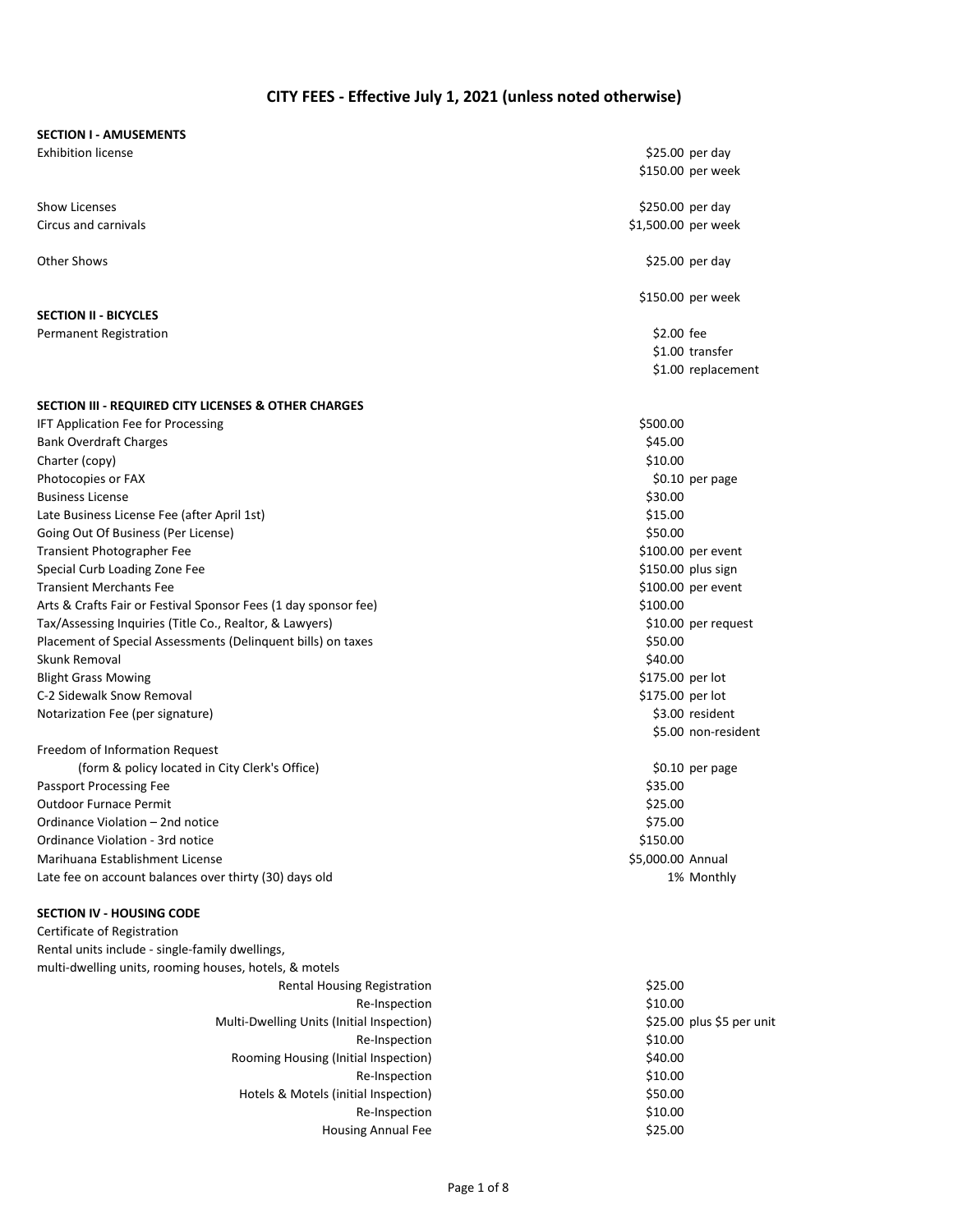# **SECTION V - ZONING FEES** Appeal - residential/commercial/industrial  $$300.00$ Variance - Residential  $\frac{1}{2}$   $\frac{300.00}{2}$ Variance - Commercial or Industrial  $\frac{1}{2}$  \$350.00 Rezoning Request \$300.00 Conditional Use Permit \$350.00 Zoning Amendment \$300.00 Administrative Approvals **Example 250.00** Temporary Structure for Storage & Sales (Ref 34-134 (9)) \$100.00 Planned Unit Development (PUD) \$500.00 **SECTION VI - SITE PLAN REVIEW FEE** Residential Zone \$400.00 Commercial/Industrial zone \$400.00 Construction Codes/Plan Review (See Section 8) Vacation of subdivision or right-of-way  $\frac{1}{2}$  \$300.00 Revisions to approved plans for major development \$150.00 Revisions to approved plans for regular development  $$100.00$ **SECTION VII - BUILDING PERMITS** New Commercial Building Construction for buildings up to 1800 sq. ft. for all useable area  $$475.00$ New Home Construction for homes up to 1800 sq. ft. of living area  $$450.00$ Prefab Home Construction (includes foundation) 6250.00 Residential Garage Construction up to 576 sq. ft.  $$85.00$ Residential Garage Construction over 576 sq. ft.  $$100.00$ Room additions up to 200 sq. ft.  $$70.00$ Room additions up to 300 sq. ft.  $$80.00$ Room additions over 300 sq. ft.  $\frac{1}{2}$  sq. ft. Sundry repairs, remodeling and alterations (limited to replacement of windows, doors, roof, siding) under \$1,000.00 cost (materials and labor)  $\lesssim 60.00$ Sundry repairs, remodeling and alterations (limited to replacement of windows, doors, roof, siding) cost (materials & labor) \$1,000-\$20,000 \$60.00 \$60.00 \$ \$20,001-\$50,000 \$75.00\* \$50,001-\$100,000 \$125.00\* over \$100,000 \$175.00\* \*Construction without permit (plus permit fee) \$100.00+ Reinspection Fee \$25.00 Room Addition over 500 sq. ft. & any other type construction, repair, remodeling, & alteration not otherwise specified. (Fees to be determined by Building Inspector based upon the Bureau of Construction Codes sq. ft. construction cost table Fees for plan review are to be determined by Building Inspector based upon the Bureau of Construction Codes Plan Review Fee schedule. \$50.00 Min. Fence Permit: Value (material & labor) up to \$500 \$20.00 Value (material & labor) over \$500 \$20.00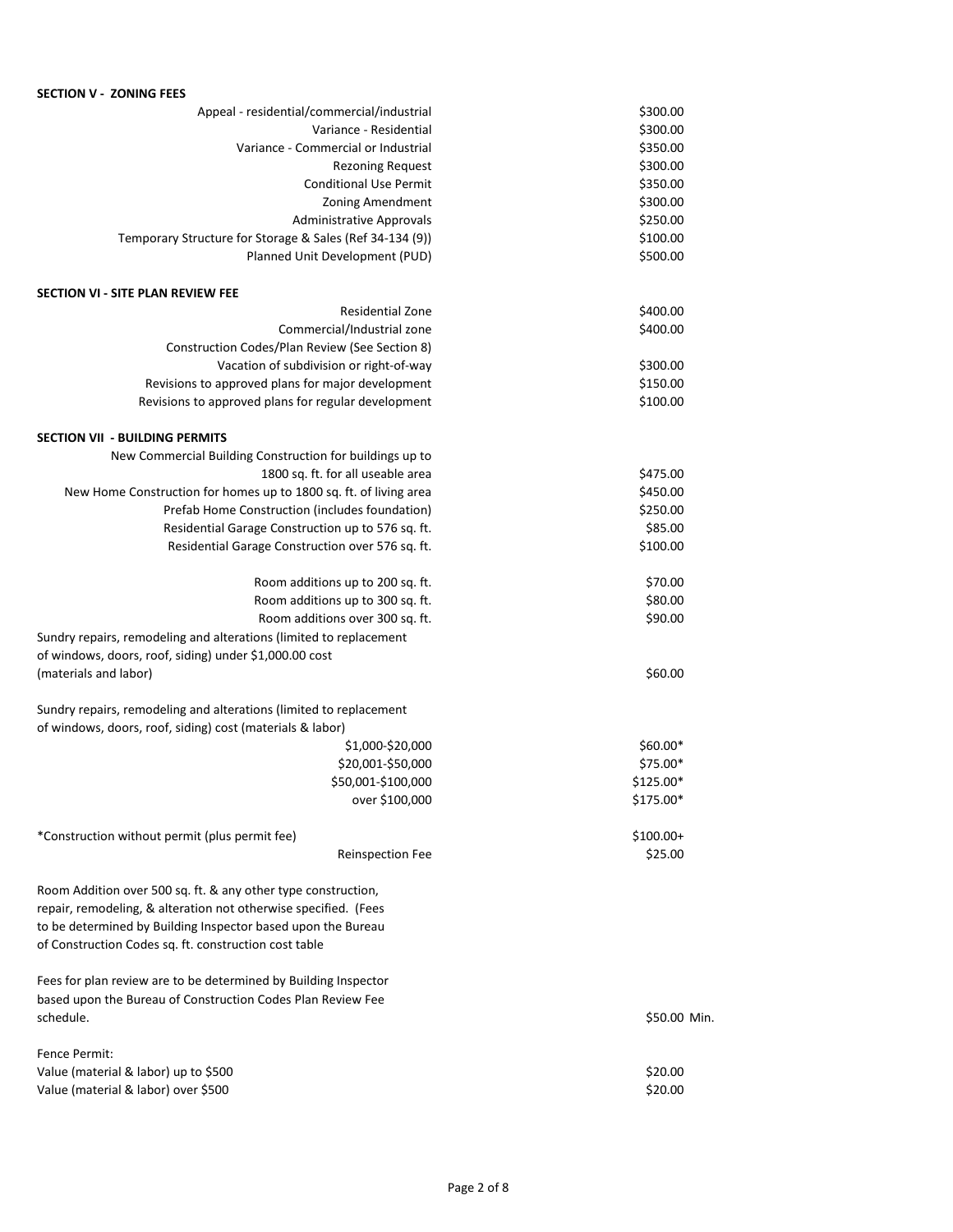| <b>SECTION VII - BUILDING PERMITS (continued)</b>                 |         |          |
|-------------------------------------------------------------------|---------|----------|
| Construction or erection of sign:                                 |         |          |
| Value (material & labor) up to \$1,000                            |         | \$40.00  |
| Value (material & labor) over \$1,000                             |         | \$60.00  |
| Demolition and Moving Permits                                     |         |          |
| With respect to a building which is under ten (10) feet wide and  |         |          |
| does not contain over 2,500 cubic feet, the fee for moving permit |         | \$15.00  |
| With respect to a building which is over 2,500 cubic feet         |         | \$30.00  |
| The fee for a demolition permit for a building having             |         |          |
| less than 500 sq. ft                                              |         | \$40.00  |
| The fee for a demolition permit for a building having 501-10,000  |         |          |
| sq. ft. shall be                                                  |         | \$60.00  |
| The fee for a demolition permit for a building having more than   |         |          |
| 10,000 sq. ft. shall be                                           |         | \$75.00  |
|                                                                   |         | \$50.00  |
| Sidewalk Construction or Repair - Permit Fee                      |         |          |
| <b>SECTION VIII - ENGINEERING FEE</b>                             |         |          |
| Demolition Related Obstruction ROW Fee (Ref. 29-41) Sidewalk      |         |          |
| <b>Sidewalk Obstruction Permit</b>                                |         | \$25.00  |
|                                                                   | Deposit | \$200.00 |

#### **SECTION IX - WATER RATES - MONTHLY**

#### **Variable Usage Charge:**

Effective **7/1/2021**: \$5.97 per cf(x100) of all water used Effective **9/1/2021**: \$6.62 per cf(x100) of all water used

#### **Minimum Service Charge (Equivalent meter & service ratio per AWWA Manual Water rates)**

|                              | 7/1/2021                           | 9/1/2021       |
|------------------------------|------------------------------------|----------------|
|                              | Equivalent Meter &<br>Monthly      | Monthly        |
| Meter Size (in.)             | Service Charge<br>Service Ratio    | Service Charge |
| 5/8                          | \$22.82<br>$\mathbf{1}$            | \$25.30        |
| 3/4                          | \$25.81<br>1.15                    | \$28.61        |
| 1                            | \$46.90<br>2.2                     | \$51.99        |
| 11/2                         | 5.5<br>\$117.25                    | \$129.99       |
| $\overline{2}$               | 10.3<br>\$219.50                   | \$243.36       |
| 3                            | \$500.79<br>23.5                   | \$555.22       |
| 4                            | 42.7<br>\$902.82                   | \$1,000.95     |
| 6                            | \$2,037.64<br>95.5                 | \$2,259.12     |
| <b>Hydrant Meter</b>         | \$250.00<br>daily Min., plus usage |                |
|                              | daily Min., plus usage<br>\$50.00  |                |
| <b>Hydrant Meter Deposit</b> | \$1,000.00                         |                |
| Hydrant use without approval | \$500.00<br>plus prosecution       |                |

Effective Effective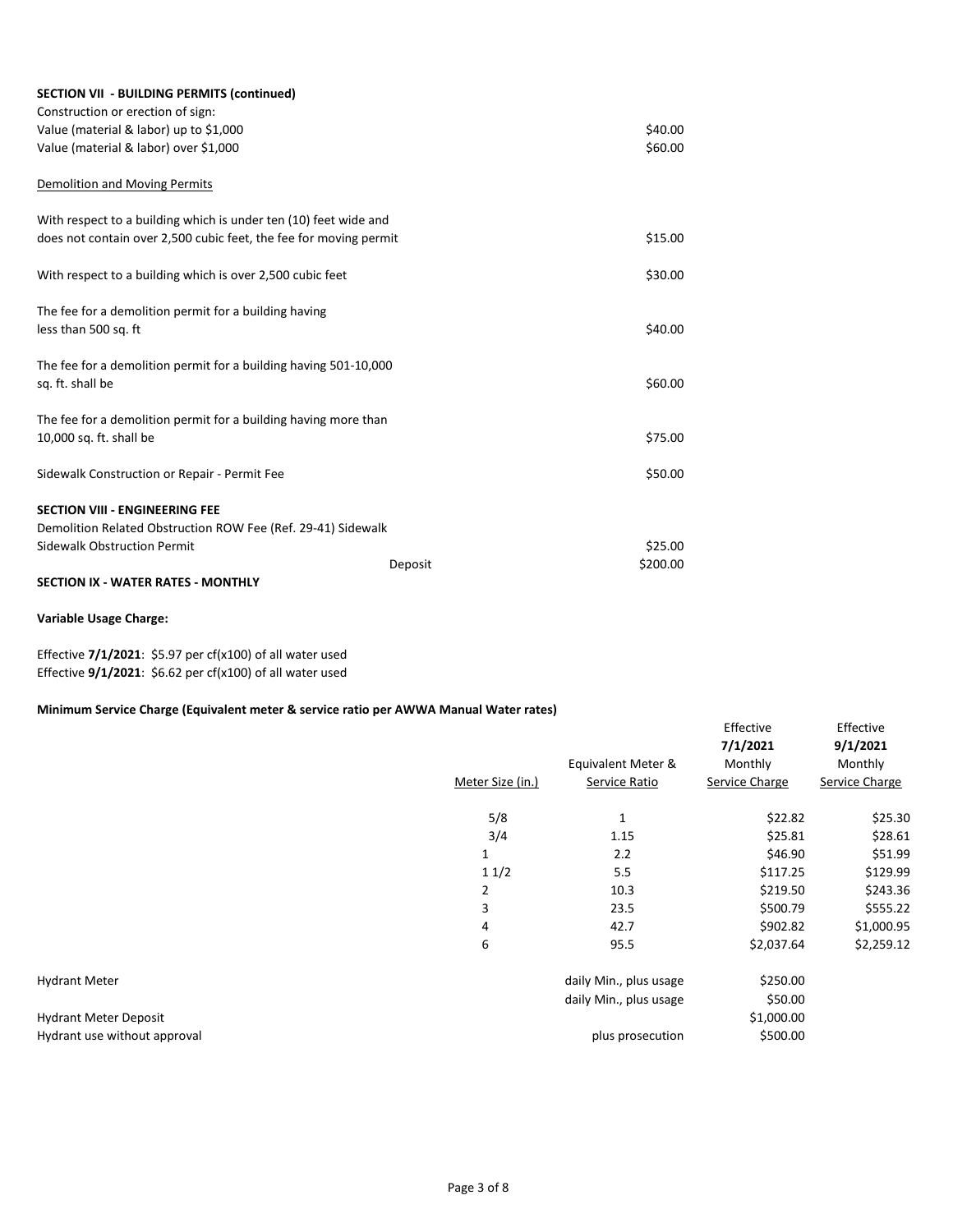|                                                                                             | Water Tap-in Fees | City               | Township                   |
|---------------------------------------------------------------------------------------------|-------------------|--------------------|----------------------------|
|                                                                                             | 3/4" Line         | \$2,500.00         | \$3,500.00                 |
|                                                                                             | 1" Line           | \$2,500.00         | \$3,500.00                 |
|                                                                                             | 1 1/4" Line       | \$2,500.00         | \$3,500.00                 |
|                                                                                             | 1 1/2" Line       | \$2,500.00         | \$3,500.00                 |
|                                                                                             | 2" Line           | \$4,000.00         | \$5,000.00                 |
|                                                                                             | 3" Line           | \$6,000.00         | \$7,000.00                 |
|                                                                                             | 4" Line           | \$6,000.00         | \$7,000.00                 |
|                                                                                             | 6" Line           | \$7,500.00         | \$8,500.00                 |
|                                                                                             | 8" Line           | \$9,000.00         | \$10,000.00                |
| Water Turn On/Off Charges & Turn Off/On Charges for Repairs (during regular business hours) |                   |                    |                            |
| April-October                                                                               |                   |                    | \$75.00*                   |
| November-March                                                                              |                   |                    | \$150.00*                  |
| Special event water rate - 50% of current water rate                                        |                   |                    |                            |
| (per approval Ironwood City Commission Resolution #08-018)                                  |                   |                    |                            |
| <b>Contractor Assistance</b>                                                                |                   | \$70.00 hr./1 man  |                            |
| Overtime rate minimum 2 hrs.                                                                |                   | \$75.00 hr./1 man  |                            |
|                                                                                             |                   | \$125.00 hr./2 men |                            |
|                                                                                             |                   |                    | or actual cost             |
| *Winter/Summer turn-on/turn-off rates will depend on the use of snow removal equipment      |                   |                    |                            |
| New Account Charge                                                                          |                   | \$20.00            |                            |
| Delinquent Reconnect Fee                                                                    |                   | \$150.00 Summer    |                            |
|                                                                                             |                   | \$300.00 Winter    |                            |
| Water and Sewer Deposit                                                                     |                   | \$550.00           |                            |
| Leak Adjustment - Adjustment to water and sewer charge                                      |                   |                    |                            |
| will be 1/2 of excess usage above monthly average.                                          |                   |                    |                            |
| Disconnecting lateral from main                                                             |                   | \$250.00           |                            |
| New Meter Charge                                                                            |                   | \$150.00           |                            |
| Illegal by Pass (does not include projected cost and prosecution)                           |                   | \$1,000.00         |                            |
| Delinquent Trip Charge                                                                      |                   | \$75.00            |                            |
| <b>Meter Test</b>                                                                           |                   | \$30.00            |                            |
| <b>Excavation without Permit</b>                                                            |                   |                    | \$500.00 plus damages      |
| O.T. call out                                                                               |                   |                    | \$75.00 hr./minimum 2 hrs. |

# **SECTION X - WATER LINE THAWING/WINTER LET RUN POLICY**

As per water service "thawing" policy 10/13/14 As per Winter "Let Run" policy 10/13/14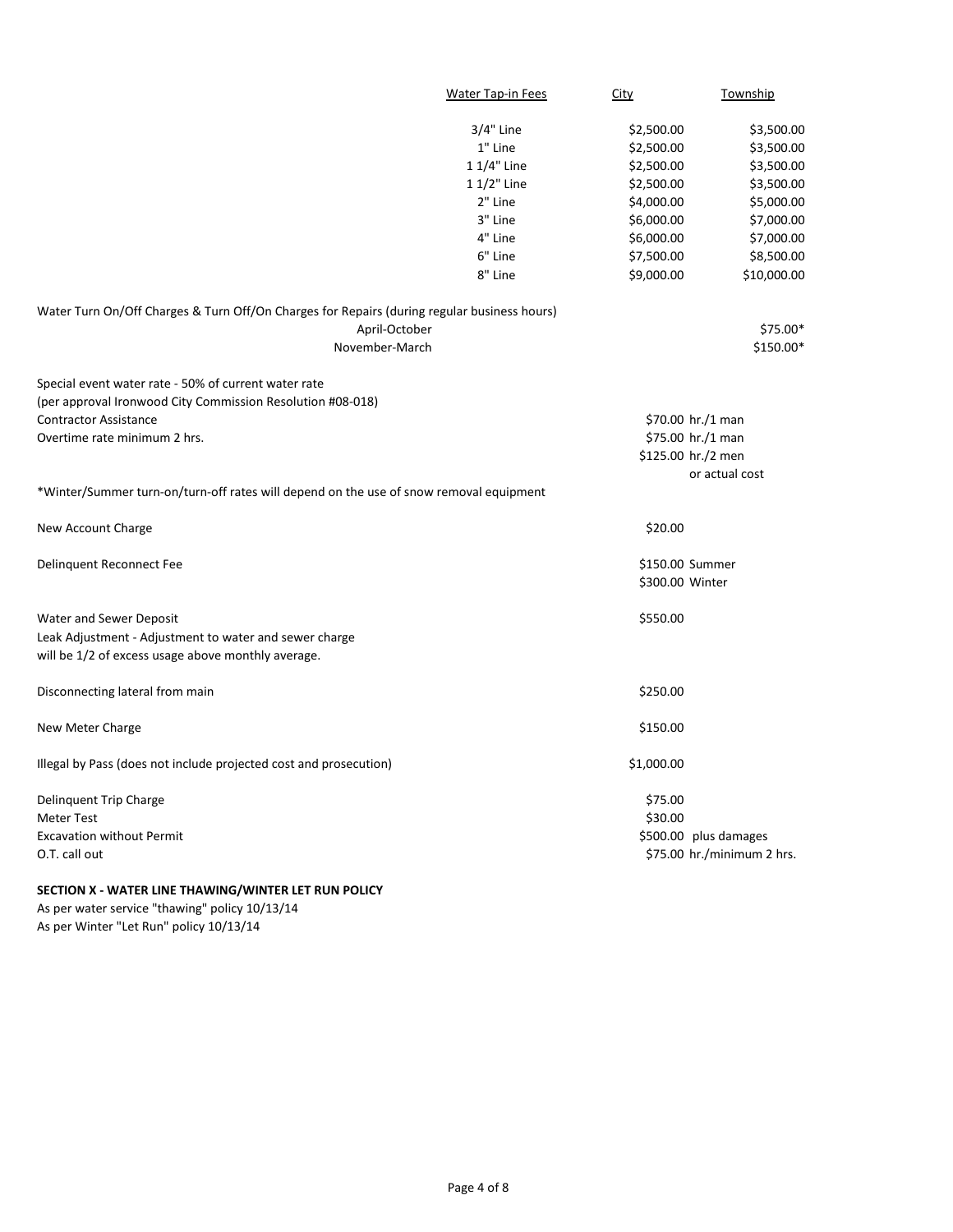#### **SECTION XI - SEWAGE RATES - MONTHLY**

#### **Variable Usage Charge:**

Effective **7/1/2021**: \$7.65 per cf(x100) of all water used

| <b>Minimum Service Charge:</b> | Effective<br>7/1/2021<br>Monthly |                |  |
|--------------------------------|----------------------------------|----------------|--|
|                                | Meter Size (in.)                 | Service Charge |  |
|                                | 5/8                              | \$34.56        |  |
|                                | 3/4                              | \$38.92        |  |
|                                | $\mathbf{1}$                     | \$73.76        |  |
|                                | 11/2                             | \$185.68       |  |
|                                | 2                                | \$344.95       |  |
|                                | 3                                | \$786.33       |  |

NOTE: Township residents on City water and sewer will pay minimum monthly charge to Township and variable monthly charge to City.

| Sewer Tap Inspection Fee                                                                                                                                          |                  | Resident                            |
|-------------------------------------------------------------------------------------------------------------------------------------------------------------------|------------------|-------------------------------------|
| 4" sewer line                                                                                                                                                     |                  | \$600.00                            |
| 6" sewer line                                                                                                                                                     |                  | \$850.00                            |
| 8" sewer line                                                                                                                                                     |                  | \$1,100.00                          |
| 10" sewer line                                                                                                                                                    |                  | \$1,600.00                          |
| **Fee for Street Repair/City Right of Way                                                                                                                         |                  | \$800.00 Minimum                    |
| Anything over \$800 will be charged at actual cost of labor &<br>material. Rates shall be double for Township. Fee does not<br>include sidewalk, curb, or gutter. |                  | \$80/ft. linear ft (4' Wide Trench) |
| **Sidewalk/curb/gutter only, at current cost.                                                                                                                     |                  |                                     |
| Cleaning grease from sanitary sewer mains                                                                                                                         |                  | $Cost + 15%$                        |
| Televising Sewer - City Use                                                                                                                                       |                  | No Charge                           |
| Assisting Contractor/Owner                                                                                                                                        |                  | \$150.00 hr.                        |
| Evaporation Allowance for Commercial laundries                                                                                                                    |                  | 10.00% current usage rate           |
| <b>Contractor Assistance/Tracing Lines</b>                                                                                                                        |                  | \$60.00 hr.                         |
| Normal Sewer Lateral Maintenance (Steaming)                                                                                                                       |                  | \$125.00 hr.                        |
|                                                                                                                                                                   |                  | \$100.00 OT (2 hr. min.)            |
| Vactor service                                                                                                                                                    |                  | \$45.00 hr./man                     |
| plus Vactor rental fee at current State of MI Schedule C rate                                                                                                     |                  |                                     |
| Smoke Machine (City operator required)                                                                                                                            |                  | \$60.00 hr.                         |
| Damage to barricades & lights will be billed appropriately<br>*Exception - City Involved Special Events                                                           |                  |                                     |
| SECTION XII - GARBAGE/RECYCLING - MONTHLY                                                                                                                         | Effective 7/1/21 | Effective 9/1/21                    |
|                                                                                                                                                                   | \$13.31          | \$13.58                             |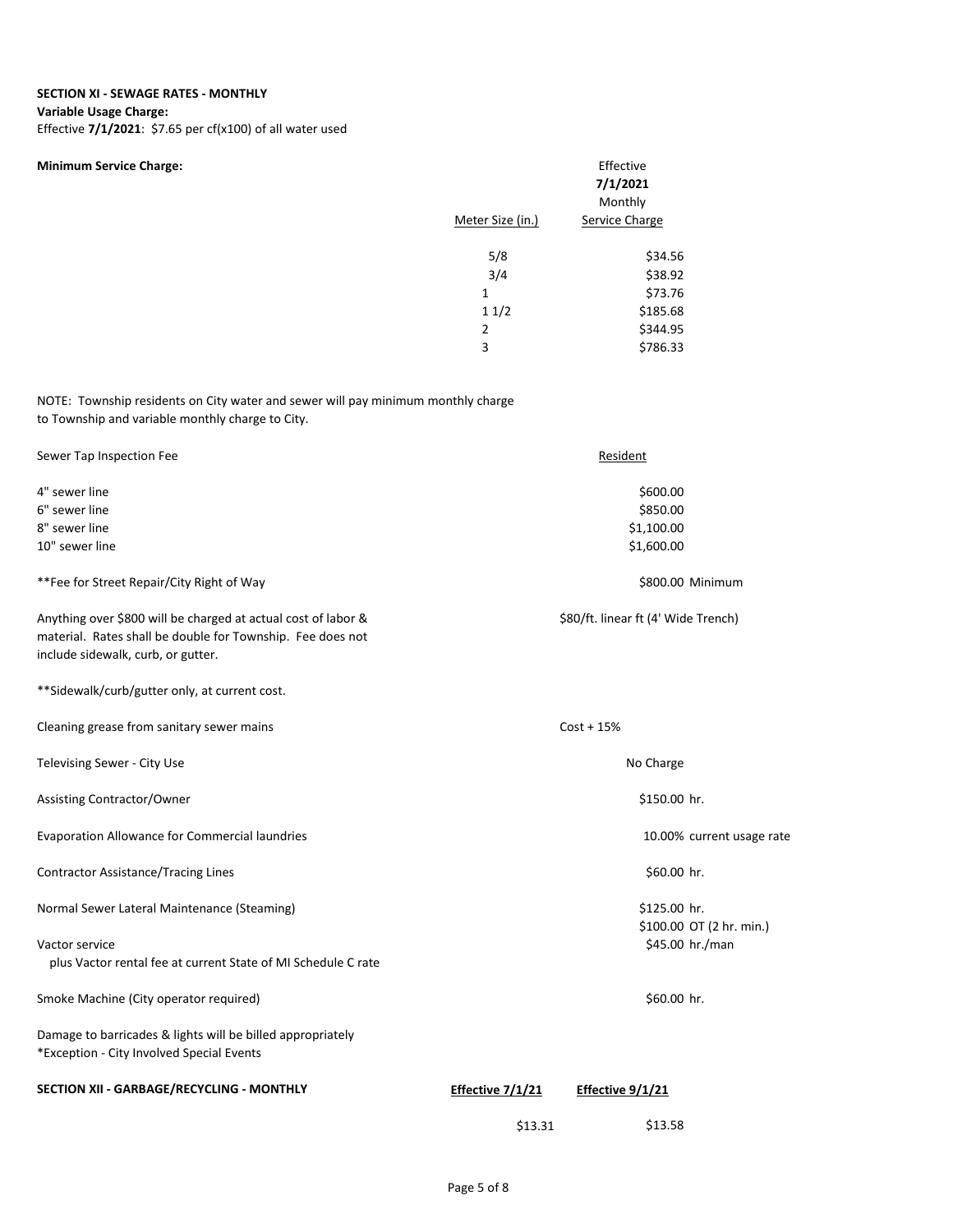| <b>SECTION XIII - CURRY PARK RATES</b>                                                                                                                                                 |                    |                          |
|----------------------------------------------------------------------------------------------------------------------------------------------------------------------------------------|--------------------|--------------------------|
| Full hookup                                                                                                                                                                            | \$25.00            |                          |
| Electricity only                                                                                                                                                                       | \$15.00            |                          |
| Basic only                                                                                                                                                                             | \$10.00            |                          |
| Weekly Fee (any site)                                                                                                                                                                  | \$125.00           |                          |
| Monthly Fee                                                                                                                                                                            | \$375.00           |                          |
| <b>Dumping Costs</b>                                                                                                                                                                   | \$10.00            |                          |
| Tenting (up to two tents on site)                                                                                                                                                      | \$10.00            |                          |
| Fill Tanks with water                                                                                                                                                                  | \$10.00            |                          |
| SECTION XIV - IRONWOOD MEMORIAL BUILDING RENTAL RATES                                                                                                                                  |                    |                          |
| Rules & Regulations:                                                                                                                                                                   |                    |                          |
| Loss of key to any facility                                                                                                                                                            |                    | \$50.00 Not to exceed    |
| The City requires renters to provide liability insurance naming                                                                                                                        |                    |                          |
| the City as an additional insured                                                                                                                                                      |                    |                          |
| Schedule of Charges -- Payable in Advance:                                                                                                                                             |                    |                          |
| Rental of Auditorium/Foyer                                                                                                                                                             |                    |                          |
| Not-for-Profit Organization - must be a 501(c)                                                                                                                                         | \$125.00*          |                          |
| For-Profit Organization (M-F, 8AM-4PM)                                                                                                                                                 | \$400.00*          |                          |
| <b>Private Social Event</b>                                                                                                                                                            | \$800.00* Resident |                          |
|                                                                                                                                                                                        |                    | \$900.00* Non-Resident   |
| <b>Bingo Organizations</b>                                                                                                                                                             | \$175.00*          |                          |
| *The City requires a security deposit of \$300.00. The renter is required to do the breakdown, set up and clean-                                                                       |                    |                          |
| up of the auditorium.                                                                                                                                                                  |                    |                          |
| If a custodian is needed, a fee of \$60/hr. (min. 2 hr. call out) will be charged for off-duty custodial hours.                                                                        |                    |                          |
| *The City of Ironwood requires an event insurance certificate in the amount of \$1,000,000 naming the City of Ironwood<br>as an additional insured when renting the Memorial Building. |                    |                          |
|                                                                                                                                                                                        |                    |                          |
| The person/organization renting the auditorium for dances will provide police protection at their own expense.                                                                         |                    |                          |
| A diagram for the set-up of the auditorium will be provided to the renter.                                                                                                             |                    |                          |
| The use of the facility will not, in any way, interfere with the operations or activity of the City.                                                                                   |                    |                          |
| Commission Chambers/conference Room (during business hrs.)                                                                                                                             |                    | \$5.00 per hour          |
|                                                                                                                                                                                        |                    | \$25.00 per day          |
| The use of this room will not, in any way, interfere with the operations or activity of the City.                                                                                      |                    |                          |
| SECTION XV - PAVILION RESERVATION RATES (Daily Rates)**                                                                                                                                |                    |                          |
| Not-for-Profit/Community Organization - Must be a 501(c)                                                                                                                               | No Charge          |                          |
| Reserving Pavilion - Norrie Park                                                                                                                                                       |                    | \$25.00 Resident         |
|                                                                                                                                                                                        |                    | \$50.00 Non-resident     |
| Reserving Pavilion - Depot Park                                                                                                                                                        |                    |                          |
| (Pavilion only)                                                                                                                                                                        |                    | \$25.00 Resident         |
| (Pavilion only)                                                                                                                                                                        |                    | \$50.00 Non-resident     |
| <b>Additional Days</b>                                                                                                                                                                 |                    | \$20.00 Per Day/Resident |
| <b>Additional Days</b>                                                                                                                                                                 |                    | \$45.00 Per Day/Non-Res. |
| (Pavilion & Food Preparation Area)                                                                                                                                                     |                    | \$35.00 Resident         |
| (Pavilion & Food Preparation Area)                                                                                                                                                     |                    | \$75.00 Non-resident     |
| <b>Additional Days</b>                                                                                                                                                                 |                    | \$30.00 Per Day/Resident |
| <b>Additional Days</b>                                                                                                                                                                 |                    | \$70.00 Per Day/Non-Res. |
|                                                                                                                                                                                        |                    |                          |

\*\*The City requires a security deposit of \$75.00. The renter is required to clean-up and remove all garbage after event.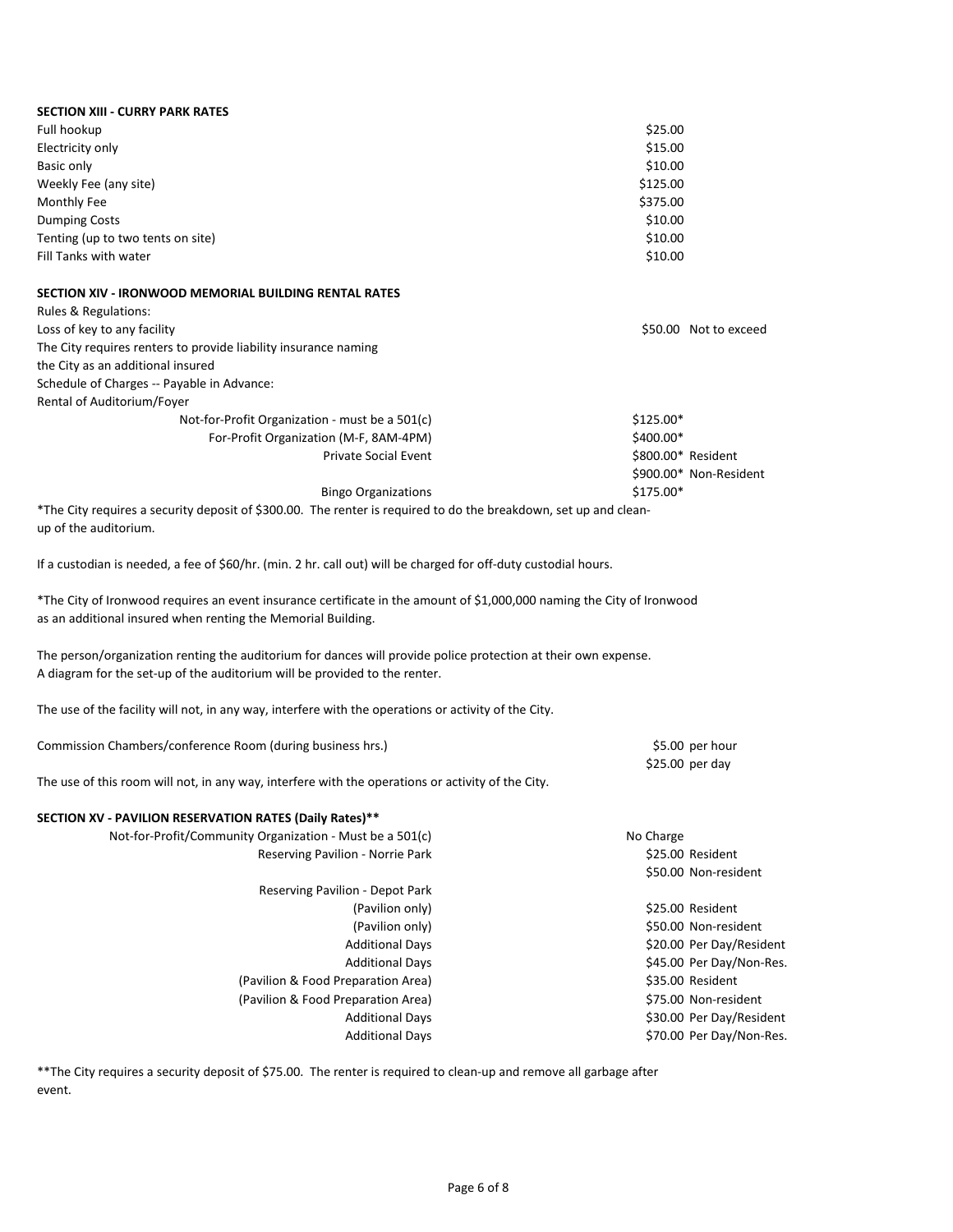### **SECTION XVI - PUBLIC SAFETY FEES & FIRE PREVENTION PERMITS**

| Fire Engine                                                                                                      | \$250.00 hr. |  |
|------------------------------------------------------------------------------------------------------------------|--------------|--|
| Aerial Platform                                                                                                  | \$500.00 hr. |  |
| Hazmat Response Vehicle                                                                                          | \$500.00 hr. |  |
| Quick Attack Fire Response Vehicle                                                                               | \$150.00 hr. |  |
| Pick-up Truck                                                                                                    | \$95.00 hr.  |  |
| Passenger Vehicle                                                                                                | \$50.00 hr.  |  |
| Hazmat Trailer (Decontamination and/or Clean-up)                                                                 | \$100.00 hr. |  |
| Personnel: Appropriate hourly rate, plus cost of benefits per person/per hour (i.e. hourly, overtime or holiday) |              |  |

Equipment & materials: Billed according to consumable use, contamination clean-up, destruction, or replacement

Outside Contractors or Departments: Billed based on fees charged to IPSD plus 10% administrative fee \*\*This list is not all inclusive and all costs associated with a hazardous materials response will be billed accordingly.

| Conference Room Fees:                         | $$25.00$ day               |
|-----------------------------------------------|----------------------------|
|                                               | No Charge- Not-for-Profit  |
| <b>Accident Report</b>                        | \$7.00                     |
|                                               | $$8.00$ fax copy           |
| (per copy per vehicle or pedestrian involved) | .50 per page               |
| VIN # Checks                                  | \$3.00 ea. Resident-free   |
| Commercial                                    | \$5.00 ea. Non-Resident    |
| <b>Bank Escorts</b>                           | \$25.00 per time           |
| <b>Fire Reports</b>                           | \$7.00                     |
|                                               | \$8.00 Fax copy            |
| Preliminary Breathalyzer Test (PBT)           | \$3.00 per time            |
| <b>Drug Testing</b>                           | \$25.00                    |
| Taxicab Vehicle Inspection                    | \$20.00 1st 2 vehicles     |
|                                               | \$10.00 additional         |
| General precautions against fire:             |                            |
| A permit is required for open burning         | \$10.00 2-day limit        |
|                                               | \$5.00 each additional day |
| Heated/Secured Storage at IPSD                | $$20.00$ per day           |
| Cold Storage at IPSD                          | \$10.00 per day            |